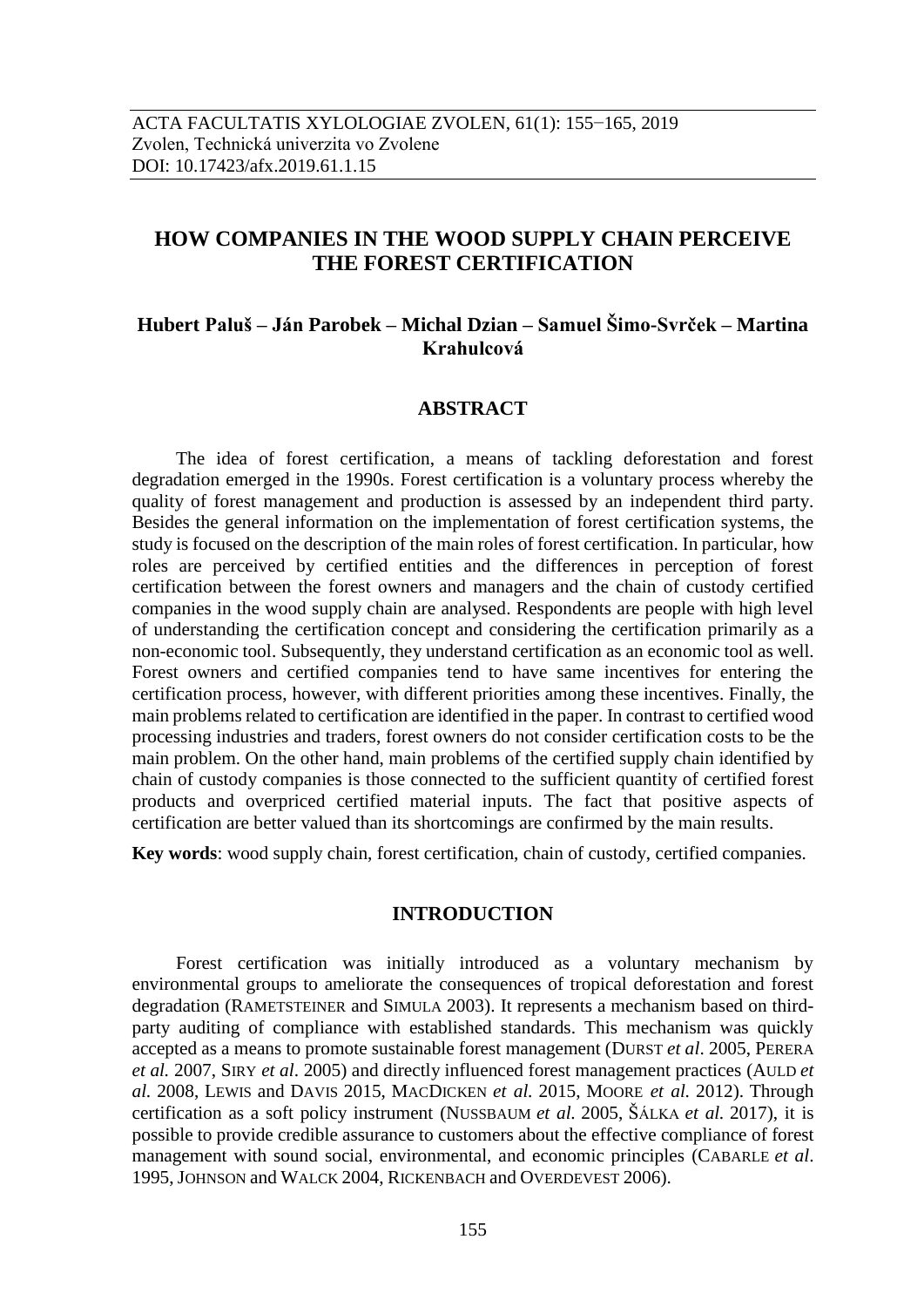Since their launch, forest certification programs have increasingly become an instrument of governmental procurement policies, obligatory requirements for awarding ecolabels, corporate policies of private companies, requirements for green building initiatives, and acceptance as a tool for proving the legality of timber origin. In addition, perceived pressure from shareholders, firm size, financial health, past environmental performance, and regulatory threats have been linked to firms' decisions to meet environmental standards voluntarily. For some certified companies the implementation of forest certification provides the satisfaction of supporting the sustainability of natural forest resources and society as a whole (WWF 2000). It may also serve to improve their corporate images and access to markets (HANSEN and PUNCHES 1999, HUBBARD and BOWE 2004) or may be part of business system innovations (GILANI *et al.* 2016).

NUSSBAUM and SIMULA (2005) identified several policy issues having relevance to certification such as responsible or sustainable forest management, the balance between economic, social and environmental concerns for forest management, illegal harvesting, conservation of biodiversity, timber markets, etc. At the forest management level, forest certification is a process by which forest owners voluntarily submit their forests for inspection by an independent certification body to determine whether their management practices meet clearly defined standards, particularly those regarding sustainability (PECK 2006). Certified forest consider certification to be a tool representing a commitment to environmental responsibility that improves external company image, promotes sustainable utilisation of forest resources, and improves forest management practices (PALUŠ *et al*. 2018a).

Chain of custody (CoC) is a mechanism that provides assurance that wood and woodbased products originate from sustainably managed forests. It becomes one of the factors in determining leadership position in the forest and wood-based sector, especially under economic crisis conditions (POTKAŃSKI *et al*. 2011). TUPPURA (2016) found out that incentives for adopting forest certification among the world's leading forestry companies are more often external rather than internal, and more market driven than regulation driven. Immature markets, the indirect nature of most benefits, and certification being an unfamiliar concept are commonly cited reasons for a lack of manufacturer support or involvement (JAYASINGHE *et al.* 2007). Forest certification is considered important for indicating a company's sense of responsibility, for keeping market share and for selling products in an existing market (OWARI *et al.* 2006).

RICKENBACH and OVERDEVEST (2006) view forest certification as a market-based incentive for forestry enterprises as firms adopting certification practices expect direct market benefits. Advantages of market access shall also offer sufficient incentives for suppliers to bear the costs of certification GALATI *et al*. (2017) argue that influence of internal drivers to adopt voluntary certification linked to a pro-environmental behaviour of owners and managers, such as a signalling mechanism and moral and ethical reasons, is more important than economic or market incentives. Empirical results by NAKAMURA *et al.* (2001) and TAKAHASHI (2001) revealed that the market economic and social models explained participation in forest certification.

The adoption of voluntary forest certification by forest owners may result in additional costs related to the standards implementation, initial and surveillance conformity assessment through internal and external audits, and cost resulting from the changes to the traditional forest management practices caused by the certification requirements (PALUŠ 2013). Increased costs of certification are, thus, one of the main barriers for the adoption of forest certification for forest owners as well as for the chain of custody level (MOORE *et al.* 2012, PALUŠ and KAPUTA 2009, CARLSEN *et al.* 2012, CUBBAGE *et al.* 2010). The unit cost is relatively higher for small compared to large forest owners (CUBBAGE *et al*. 2009); however,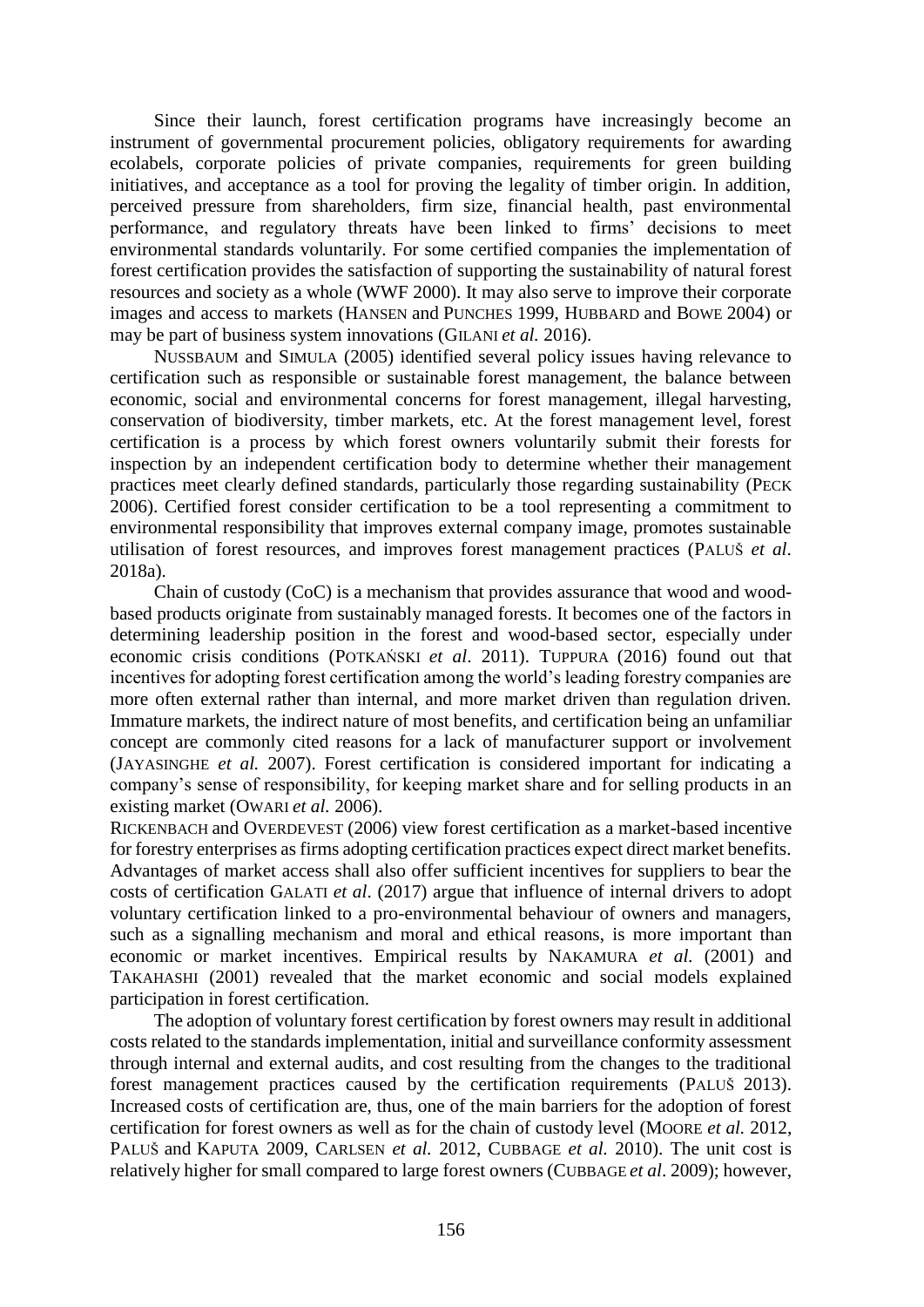certified forest owners believe that certification benefits exceed costs (MIKULKOVÁ *et al*. 2015, CUBBAGE *et al.* 2009).

Many survey-based studies have evaluated the willingness to pay for certified wood products (AGUILAR and CAI 2010, AGUILAR and VLOSKY 2007, KOZAK *et al*. 2004, OZANNE and VLOSKY 2000, OZANNE and VLOSKY 1997, PALUŠ *et al*. 2017, PALUŠ *et al.* 2018b, VEISTEN 2007, VLOSKY *et al.* 2009, YAMAMOTO *et al.* 2014) and indicated a level of price premium that consumers were willing to pay for different wood products in specific market segments. Apart from the promotion of sustainable forest management practices and the satisfaction of supporting the sustainability of natural forest resources and society as a whole (WWF 2000), benefits following from the adoption of forest certification are related to the improvement of the external companies' image associated to their environmental performance (MOORE *et al.* 2012, PALUŠ *et al.* 2017, PALUŠ *et al*. 2018b, VLOSKY *et al.* 2009, PERERA 2008, MIKULKOVÁ *et al.* 2015, PALUŠ and KAPUTA 2009) and environmental communication and consumer relations (OWARI and SAWANOBORI 2008).

Benefits of CoC certification include improved supply chain management performance, communications in supply chains, inventory controls, market knowledge, transparency, and profitability (VIDAL *et al.* 2005), lower overall costs (MILES and COVIN 2000, PEFC 2017), wood legality assurance, company's image and competitiveness of wood products (TRISHKIN *et al.* 2014), good reputation and international recognition (Halalisan *et al.* 2013) and sales increase (TOLUNAY and TÜRKOĞLU 2014). Regarding timber legality issues, CoC certificates are an acceptable measure for the legality verification of timber products required by the European Timber Regulation (EUTR), in particular concerning risk assessment and risk mitigation procedures as a part of an operator's due diligence system (EUROPEAN COMMISSION 2016). Implementing forest and CoC certification as an assurance for timber legality could contribute to reduced costs and administrative work for operators required to establish due diligence systems according to the EUTR. Only minor additional operator costs are required to make these systems fully compatible with EUTR requirements (EFI 2011). Role of forest certification as a tool to proof timber legality is one of the most important incentives that motives that CoC certified companies to enter certified forest products market (PALUŠ *et al.* 2017, 2018b).

Having introduced the meaning and main roles of forest certification the main objective of this paper is to analyse how these roles are perceived by certified entities and, in particular, what are the differences in perception of forest certification by forest owners and managers and CoC certified companies in the wood supply chain.

#### **METODOLOGY**

This study is based on previous studies (PALUŠ et al. 2017, 2018a, 2018b) which was oriented to the state and perception of forest certification in Slovakia and selected countries of the Central and South Europe. One of the studies was focused on the issues of sustainable forest management certification and two studies on chain of custody certification in the wood supply chain. Both studies were carried out using a mail questionnaire survey. This study builds on the results of the three previous surveys. Forest owners and managers have been selected for the survey from the national register of forest owners and managers, national PEFC database and international FSC database. To determine the minimum sample size, a 5% margin error was assumed. Based on this assumption, the total number of forest owners was determined to 369. On the other hand, the companies in the wood supply chain were identified from the international registers of CoC holders of the PEFC and FSC certification schemes. Totally, 487 wood processing companies and traders were contacted in the survey.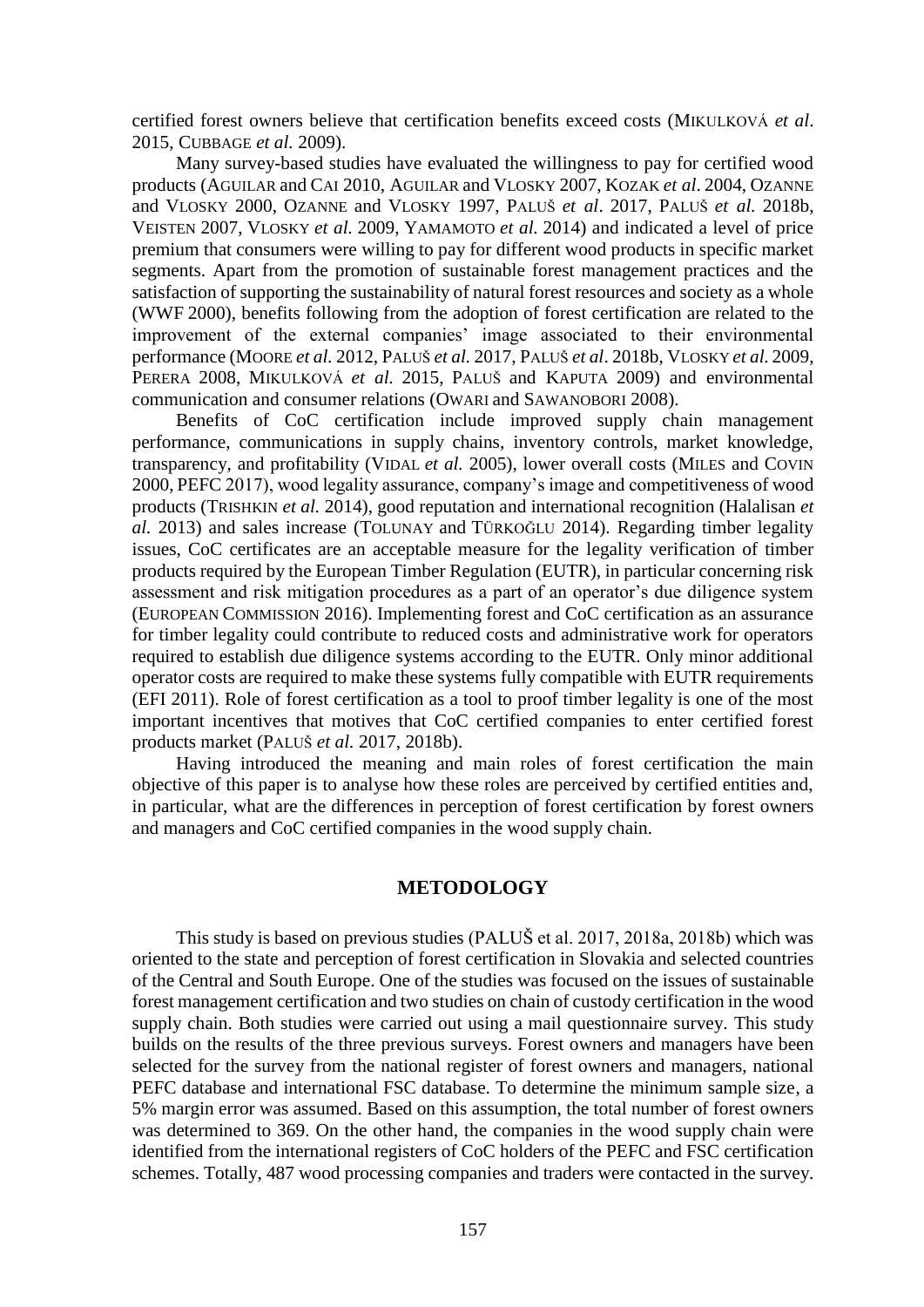Data of above mentioned surveys were analysed using the statistical analysis software SPSS and the non-parametric Mann-Whitney U test to determine the differences between groups of forest owners and CoC certified companies in terms certification scheme used and company size. Additionally, the Chi-square test was applied to identify all the group and between group distributions.

The analyses are oriented to the three main areas. The first section contained issues aimed at the examination of the level of understanding the concept of forest certification and CoC certification based on the objectives of PEFC and FSC certification. The research also determined the level of agreement with the basic certification statements. The main certification statements referred to the main objectives and purposes of certification. One part of questions dealt with the issues such as the use of sustainable resources, commitment to environmental responsibility, improvement of forest owners' image and legality issues. Second part of certification statement was focused on market access, profit margin, improved communication, as well as the improvement of the internal efficiency of management. The second area of the research surveyed internal information about involvement in the certification process, namely the expectations motivating forest owners and companies to implement certification. The last area was oriented towards difficulties regarding certification, including cost related to certification.

For the analyses a five–point Likert scale was used to measure the level of understanding of the certification concepts and level of agreement with principal certification statements, were 1 corresponded to strongly disagree or do not understand and 5 was strongly agree or completely understand. The level of agreement indicated by number 3 represented a neutral response level of all respondents. The data of current study was analysed using a comparison method. This method is developed as a grounded theory to understood the systematic comparison of a relatively small number of cases, focusing specifically on its relationship to experimental and statistical approaches.

## **RESULTS**

Based on the previous studies two groups of respondents were examined. The first group was represented by forest owners; the second group was represented by CoC certified wood processing companies and traders. The group of forest owners consisted by all types of ownership. The area of managed forest was used as an indicator of company size for forest owners. Small owners (up to 500 ha) represent 35% of the respondents, followed by medium-size (501–10,000 ha) owners (55%). Only 10% of respondents represented large owners managing more than 10,000 ha of forests. On the other hand, the size of wood processing companies was determined by the number of employees. Small companies (11– 50 employees) represent 41% of respondents, followed by equal representation (27% each) of micro (1–10 employees) and medium-size companies (51–250 employees). Only 5% of respondents represented large companies (over 251 employees).

First of all, the level of understanding of certification concepts and agreement with basic certification statements were examined. Table 1 present the mean value of the level of understanding of certification. Both group of respondents understand the certification concept at adequate level.

The main differences are observed in answers regarding the certification statements. Wood processing companies consider the ensurance of legal origins of wood (4.13) as a most important role of certification. Both groups of respondents strongly believe that the certification represent promotion of sustainable utilization of forest resource. Forest owners further consider the environmental responsibility as a very important role of certification.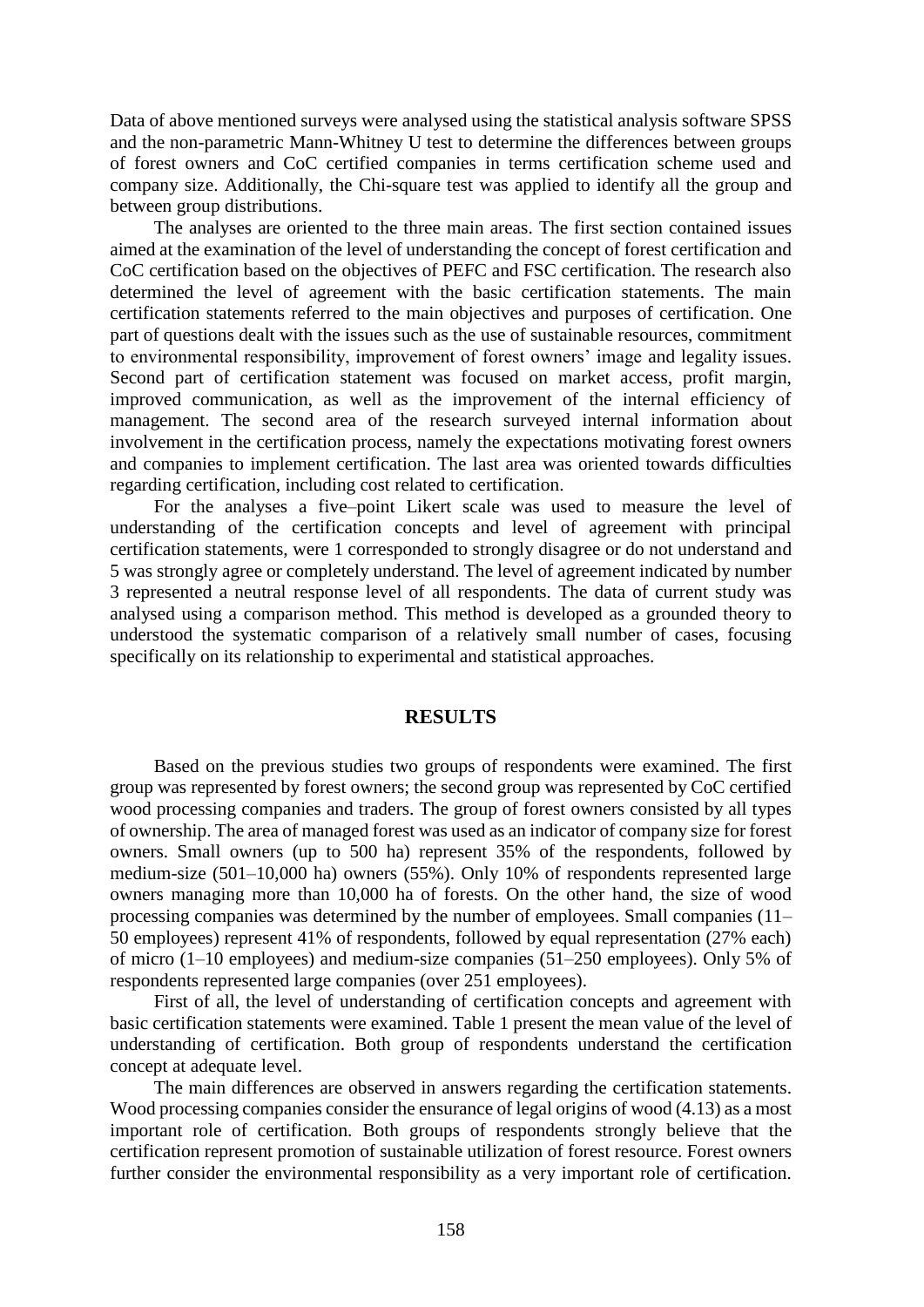Both groups of respondents see the certification as a tool to improve market access. Respondents expressed the lowest level of agreement with the statements regarding the economic issues and those related to the improvement of the internal efficiency that forest certification may bring to companies. On the other hand, wood processing companies consider the ensurance of legal origin of wood as a most important statement of certification. Certification as a tool for the improvement of market access, communication, or the internal company efficiency was considered as the least important. Table 2 shows the result of all certification statements for the both forest owners and wood processing companies.

|                                                  | Forest owners | CoC certified companies |  |
|--------------------------------------------------|---------------|-------------------------|--|
| Understanding of certification                   | Mean          |                         |  |
| Understanding of forest management (SFM) concept |               | 3.56                    |  |
| Understanding of PEFC objectives                 | 3.76          | 3.94                    |  |
| Understanding of FSC objectives                  | 312           | 3.92                    |  |

#### **Tab. 1 Understanding of certification concept.**

| Tab. 2 Level of agreement with certification statements. |  |  |  |  |  |  |  |  |
|----------------------------------------------------------|--|--|--|--|--|--|--|--|
|----------------------------------------------------------|--|--|--|--|--|--|--|--|

|                                                             | Forest owners | CoC certified |  |
|-------------------------------------------------------------|---------------|---------------|--|
| Certification statements                                    |               | companies     |  |
|                                                             | Mean          |               |  |
| Promotion of sustainable utilisation of forest resource     | 3.90          | 4.08          |  |
| Prevention from illegal logging                             | 3.05          | 3.60          |  |
| Improvement in efficiency of corporate management           | 3.01          | 3.42          |  |
| Improvement of communication with customers                 | 3.16          | 3.72          |  |
| Improvement of market access                                | 3.27          | 3.54          |  |
| Improves management efficiency                              | 3.01          | 3.79          |  |
| Commitment to environmental responsibility                  | 4.03          | n/a           |  |
| Improves external company image                             | 4.02          | n/a           |  |
| Improves forest management practices                        | 3.61          | n/a           |  |
| Increases profit margins                                    | 2.87          | n/a           |  |
| Ensurance of legal origin of wood                           | n/a           | 4.13          |  |
| Confidentiality in sourcing of timber                       | n/a           | 3.56          |  |
| Improvement in efficiency of internal material flow systems | n/a           | 2.94          |  |
| Improvement in efficiency of corporate management           | n/a           | 2.89          |  |

The second section of the survey was focused on the expectations motivating forest owners and CoC certified companies in the wood supply chain to implement certification. As the table 3 shows, the improvement of external company image was identified as the most agreed statement by all respondents. Other expectations motivating forest owners to be certified were linked to the demonstration of sustainable forest management practices, commitment to environmental issues, improvement of forest management, and the search to obtain new customers. Expectations such as increase profit margins and increase sales volume were marked as the least motivating factor. In contrast the very important reasons why wood processing companies enter the certified market were the expectations of increase of sales (3.63), penetrating new markets (3.53), commitment to environmental issue (3.52) and seeking to expand market share (3.44). The least significant reasons to enter the certified market were the seeking to expand market share and to diversify product line.

When differences in certification schemes were examined the Mann-Whitney U test proved the significant differences in the factor focused on the demonstration of sustainable forest management practices ( $U = 162.0$ ,  $p = 0.001$ ), where the PEFC certificate holders are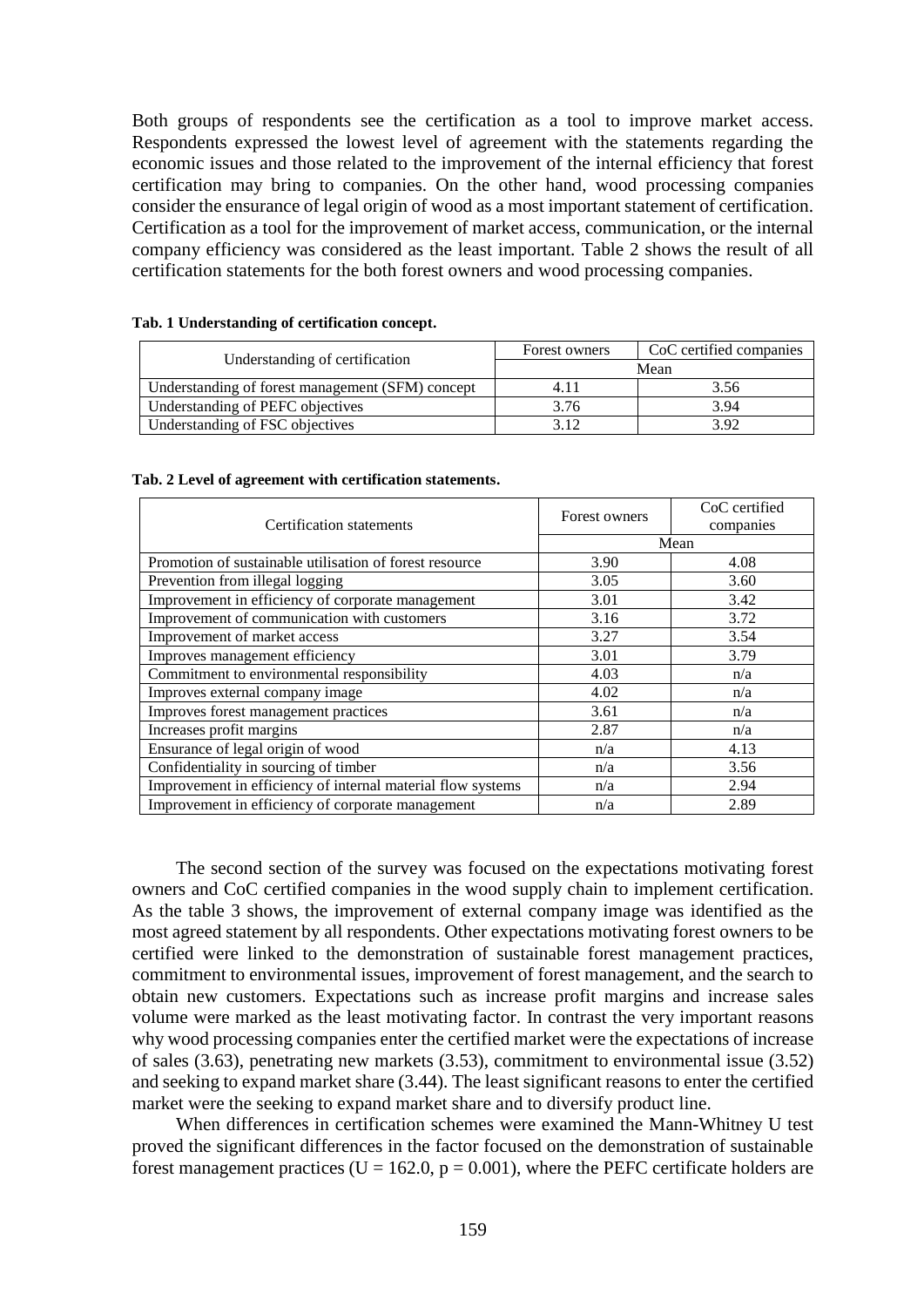more convinced than FSC ones. Further results show that the PEFC certified companies are more identified with the aforementioned benefits of forest certification than the FSC certified forest owners. This significant difference were observed only in the case of forest owners. On the other hand, in the case of CoC certified companies, there was a significant influence of certification scheme on the statement relating to penetration of new markets identified (FSC companies are more motivated to enter certified forest products market than PEFC).

| <b>Motivation factors</b>                                | Forest owners | CoC certified<br>companies |  |
|----------------------------------------------------------|---------------|----------------------------|--|
|                                                          | Mean          |                            |  |
| Improvement of external company image                    | 4.30          | 4.11                       |  |
| Commitment to environmental issues                       | 4.14          | 3.52                       |  |
| Demonstration of sustainable forest management practices | 4.23          | n/a                        |  |
| Seeking to increase sales volume                         | 2.68          | 3.63                       |  |
| Seeking to increase profit margins                       | 2.73          | 2.98                       |  |
| Seeking to obtain new customers                          | 3.03          | n/a                        |  |
| Improvement of forest management                         | 3.57          | n/a                        |  |
| Penetrate new markets                                    | n/a           | 3.53                       |  |
| Seeking to expand market share                           | n/a           | 3.44                       |  |
| Seeking to diversify product line                        | n/a           | 2.58                       |  |

**Tab. 3 The level of agreement with main motivation factors of implementation of certification.**

The last area of the analysis was oriented towards difficulties regarding certification. Forest owners consider the compliance with the certification criteria (2.60) as the most difficulty issue. Other important difficulties regarded the administrative burden associated with the performance of internal audit (2.51), and the implementation of documentation (2.50). In the same way, the higher cost related to certification (2.45) were identified as a difficulty. Other certification related issues, for example, external audit (2.27), personnel and training (2.22), or communication with the group entity (1.85) seems to be perceived as less problematic. In the case of CoC certified companies the respondents' perception of the problems connected to the purchase of certified products were also examined. These are connected to the insufficient quantity (2.81) of certified products followed by small margins (2.81) and overpriced inputs (2.80).

## **DISSCUSION**

Based on the results, it can be stated that both groups (forest owners and CoC certified companies) of respondents well understand the meaning of certification and the role of forest certification. Both groups of respondents primarily consider the certification as a noneconomic tool and subsequently they understood it as an economic tool. Their opinions were also similar in many other cases. Both perceive certification as a tool for the improvement of forest management, ensurance of the sustainability of forest management and last, but not least, determination of the origin of the harvested wood. Moreover, the two monitored groups of respondents understand certification also as a tool for improving the image of the company and improvement of communication with customers and as a way to penetrate new markets. Our results correspond with the conclusions of another authors (OWARI *et al*. 2006; RICKENBACH and OVERDEVEST 2006). Their research shows that forest certification is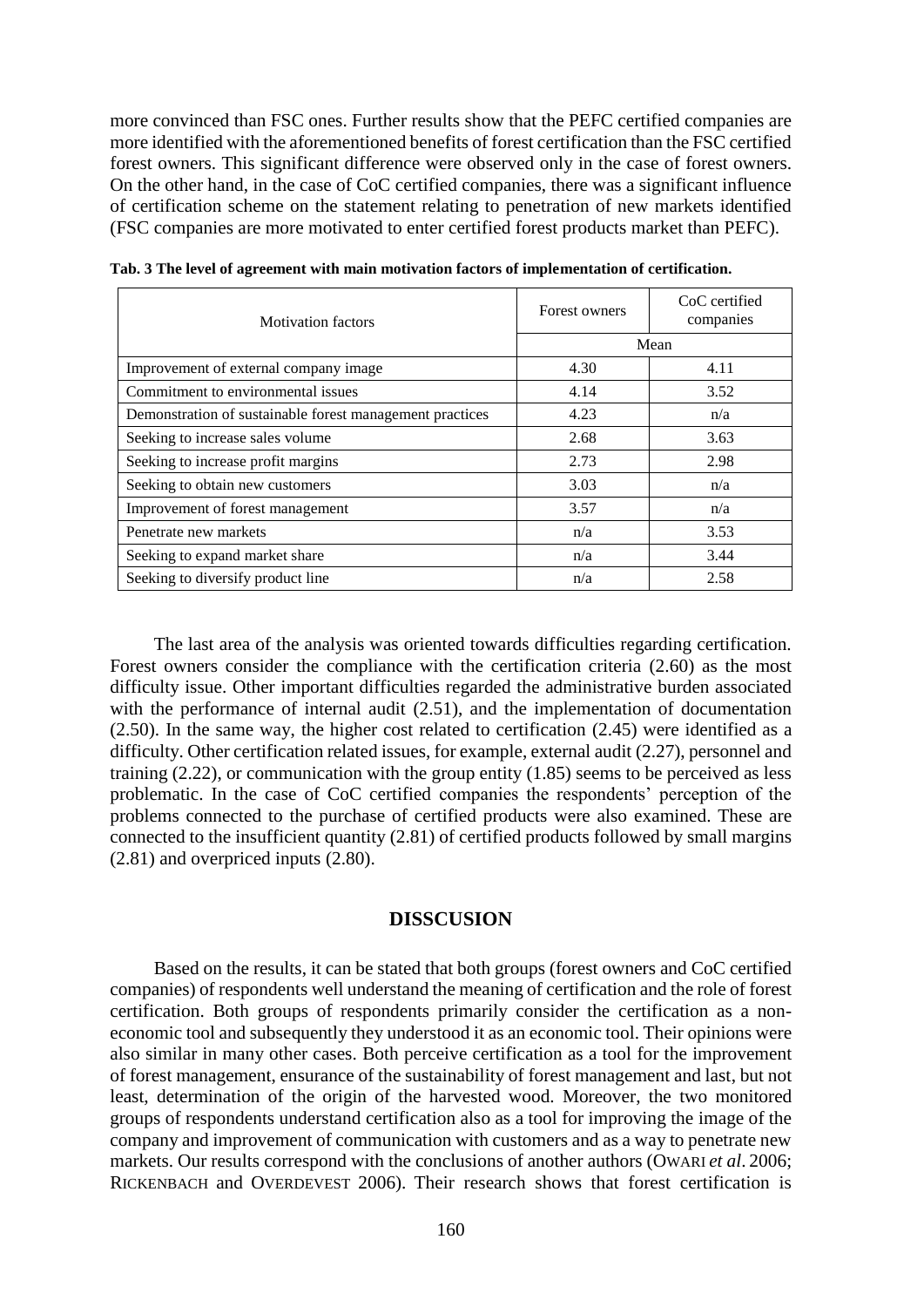consider as tool of indicating a company sense of responsibility, for keeping market share and for selling products.

Both groups tend to have same incentives for entering the certification process. These motives are very closely related to the level of certification perception. However, the order of importance of these incentives is opposite in case of the certified forest owners and certified companies. Forest owners enter certification in order to improve forest management, ensure sustainability of forest management and to deal with questions regarding the current environmental issues. On the other hand, it is natural that their incentives are also oriented towards economic and marketing areas. Decision of forest owners to enter the certification process is also conditioned by expectations to obtain new customers, increase profit and sales volume. In contrast, wood processing companies enter to the certification system with clear motives, which are primarily oriented inward the company. Therefore, their basic incentives to enter the certification system are to increase sales, penetration to the new markets or to seek expansion of market share. In contrary, environmental motives are less important for these companies. Based on the study by TUPPURA (2016) many companies enter the certification system to penetrate new markets, gain price premium for certified goods and obtain new customers. Similarly, the results of China´s study suggested that the expected price premium from certified timber is the most important motive for forest owners. Other motives such as increased timber growth, public recognition and environmentally friendly harvest were insignificant (TIAN *et al.* 2018). These results are very similar to our current study in Slovakia. Our results are further supported by study of GALATI (2017) who determined the main motivation factor to the enter to certification system in Italy. This research show that the main motivations are those to meet the demand expressed by consumers and the aim to increase the market competitiveness.

## **CONCLUSION**

The objective of the research was to compare the opinions of the forest owners and CoC certified companies, particularly aimed at the analysis of the understanding of the concept and the role of the certification, expectations of companies following from implementation and difficulties connected to certification. In general, positive aspects of certification are better valued by respondents than its shortcomings. The following conclusions can be drawn:

- respondents (forest owners and CoC certified companies) have a high level of understanding of the certification concept and perceive certification as a tool for the improvement of forest management, ensurance of the sustainability of forest management and last, but not least, determination of the origin of the harvested wood;
- forest owners and CoC certified companies tend to have same incentives for entering the certification process. However, the order of importance of these incentives is opposite. Forest owners enter certification in order to improve forest management, ensure sustainability of forest management and to deal with issues regarding the current environmental problems. In contrast, CoC certified companies enter to the certification system with clear motives, which are primarily oriented inward the company;
- forest owners do not consider certification costs as the main problem in contrast to the system implementation and its maintenance as well as external audit performance. On the other hand, CoC certified companies consider the key problems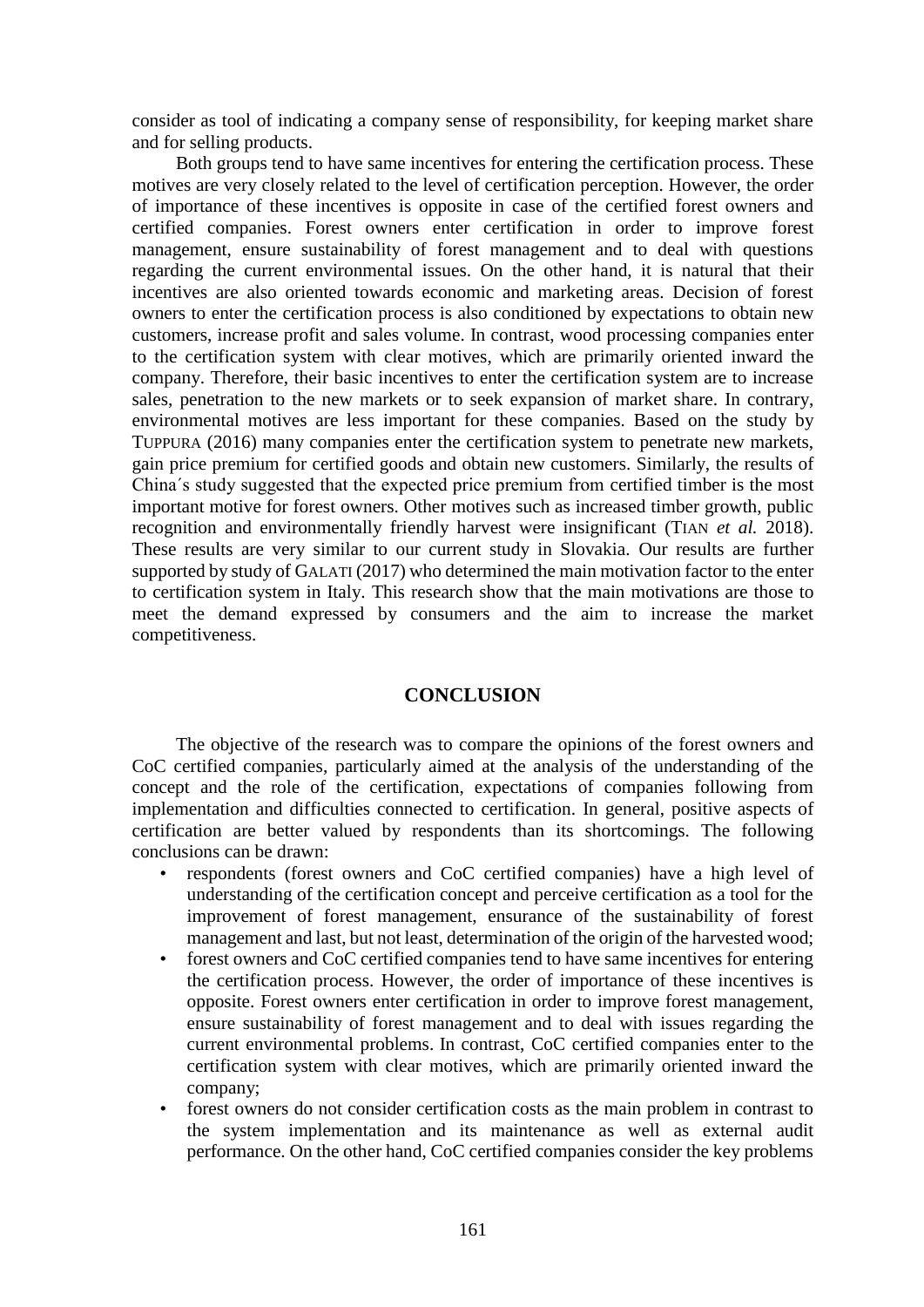related to the certified supply chain connected to the sufficient quantity of certified forest products, low margins, and overpriced certified material inputs;

### **REFERENCES**

AGUILAR, F. X., VLOSKY, R. P. 2007. Consumer willingness to pay price premiums for environmentally certified wood products in the U.S. In Forest Policy and Economics, 2007, Vol. 9, Issue 8, p. 1100-1112.

AGUILAR, F. X., CAI, Z. 2010. Conjoint effect of environmental labelling, disclosure of forest of origin and price on consumer preferences for wood products in the US and UK. In Ecological Economics, 2010, Vol. 70, Issue 2, p. 308–316.

AULD, G., GULBRANDSEN, L. H., MCDERMOTT, C. L. 2008. Certification Schemes and the Impacts on Forests and Forestry. In Annual Review of Environment Resources, 2008, Vol. 33, p. 187–211.

BUTTERFIELD, R. P., HANSEN, E., FLETCHER, R., NIKINMAA, H. 2005. Forest Certification and Small Forest Enterprises: Key trends and impacts - benefits and barriers. Forest Trends and the Rainforest Alliance, 2005, Washington, DC.

CABARLE, B., HRUBES, R. J., ELLIOT, C., SYNNOTT, T. 1995. Certification Accreditation: The Need for Credible Claims. In Journal of Forestry, 1995, Vol. 93, Issue 4, p. 12–16.

CARLSEN, K., HANSEN, C. P., LUND, J. F. 2012. Factors affecting certification uptake - Perspectives from the timber industry in Ghana. In Forest Policy and Economics, 1995, Vol. 25, p. 83–92.

CUBBAGE, F. W., MORE, S.; HENDERSON, T., ARAUJO, M. M. F.C. 2009.Costs and Benefits of Forest Certification in the Americas. In Natural Resources: Management, Economic Development and Protection, 2009; p. 155–185.

CUBBAGE, F., DIAZ, D., YAPURA, P., DUBE, F. 2010. Impacts of forest management certification in Argentina and Chile. In Forest Policy and Economics, 2010, Vol. 12, Issue 7, p. 497–504.

DURST, P. B., MCKENZIE, P. J., BROWN, C. L., APPANAH, S. 2006. Challenges facing certification and eco–labelling of forest products in developing countries. In International Forestry Review, 2006, Vol. 8, Issue 2, p. 193–200.

EFI. 2011. Support study for development of the non-legislative acts provided for in the Regulation of the European Parliament and of the Council laying down the obligations of operators who place timber and timber products on the market. Final report. [online]. [cit. 2017-10-4]. Available online: <http://ec.europa.eu/environment/forests/pdf/EUTR-Final\_Report.pdf>.

EUROPEAN COMMISSION. 2016. Regulation (EU) No 995/2010 of the European Parliament and of the Council of 20 October 2010 laying down the obligations of operators who place timber and timber products on the market. [online]. [cit. 2017-10-4]. Available online: <http://eur-lex.europa.eu/legalcontent/EN/TXT/ PDF/?uri=CELEX:32010R0995&from=EN>.

GALATI, A., GIANGUZZI, G., TINERVIA, S., CRESCIMANNO, M., LA MELA VECA, D. S. 2017. Motivations, adoption and impact of voluntary environmental certification in the Italian Forest based industry: The case of the FSC standard. In Forest Policy and Economics, 2017, Vol. 83, p. 169–176. GILANI, H. R., KOZAK, R. A., INNES, J. L. 2016. The State of Innovation in the British Columbia Value-Added Wood Products Sector: The Example of Chain of Custody Certification. In Canadian Journal of Forest Research, 2016, Vol. 46, p. 1067–75.

HALALISAN, A. F., MARINCHESCU, M., POPA, B., ABRUDAN, I. V. 2013. Chain of Custody certification in Romania: profile and perceptions of FSC certified companies. In International Forestry Review, 2013, Vol. 15, Issue 3, p. 305–314.

HANSEN, E.. PUNCHES, J. 1999. Developing Markets for Certified Forest Products: A Case Study of Collins Pine Company. In Forest products journal, 1999, Vol. 49, Issue 1, p. 30–35.

HUBBARD, S, BOWE, S. 2004. Putting Value on Certified Forest Products: Views from Wisconsin. In Wood Wood Prod, 2004, p. 57–62.

JAYASINGHE, P.S., ALLEN, D., BULL, G. Q., KOZAK, R. A. 2007. The status of forest certification in the Canadian value-added wood products manufacturing sector. In Forestry Chronicles, 2007, Vol. 83, Issue 1, p. 113–125.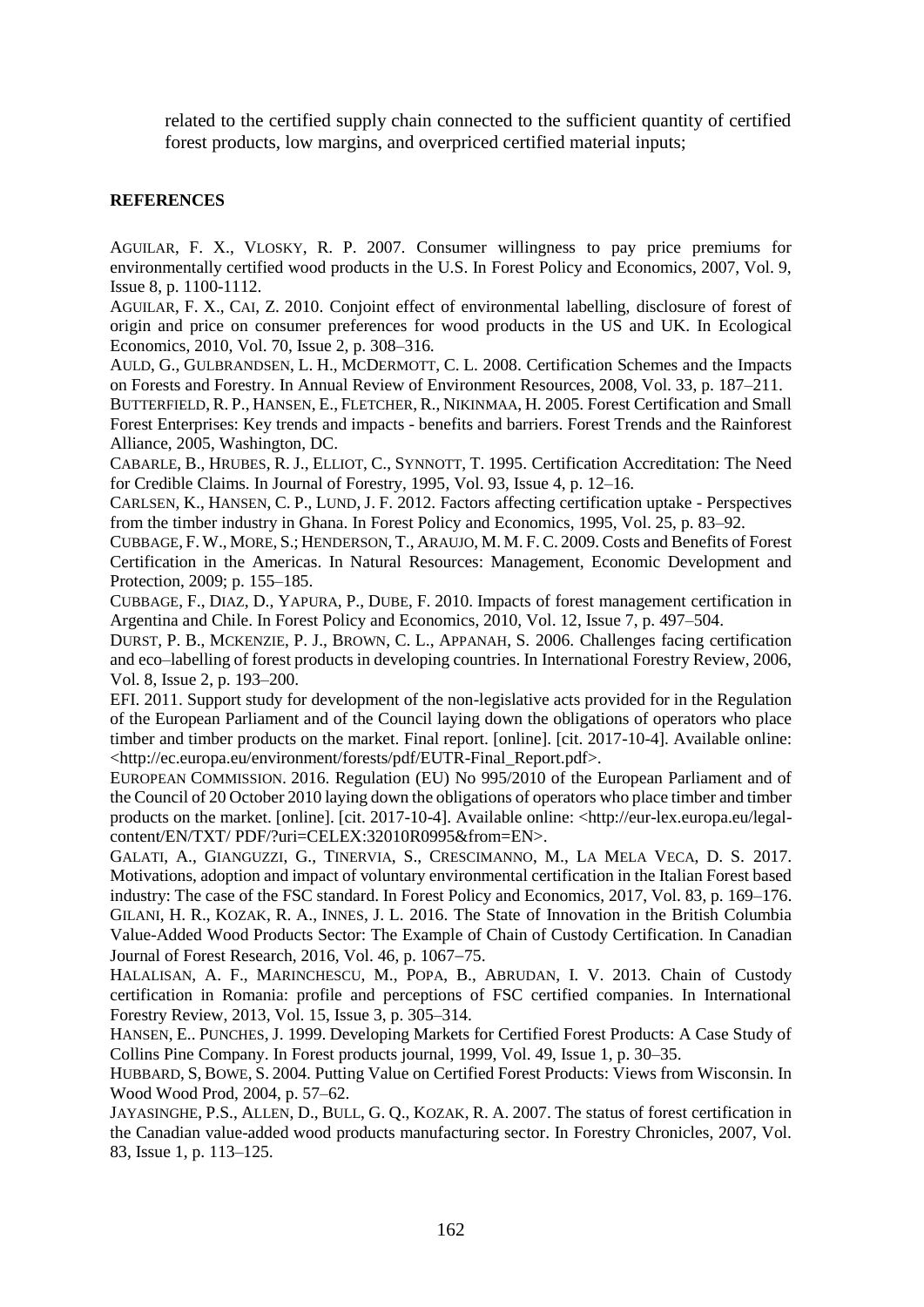JOHNSON, D., WALCK, C. 2004. Certified Success: Integrating Sustainability into Corporate Management Systems. In Journal of Forestry, 2004, Vol. 102, Issue 5, p. 32–39.

KOZAK, R. A., COHEN, D. H., LERNER, J., BULL, G. Q. 2004. Western Canadian consumer attitudes toward certified value-added wood products: an exploratory assessment. In Forest Products Journal, 2004, Vol. 54, p. 21–24.

LEWIS, R. A., DAVIS, S. R. 2015. Forest certification, institutional capacity, and learning: An analysis of the impacts of the Malaysian Timber Certification Scheme. In Forest Policy and Economics, 2015, Vol. 52, p. 18–26.

MACDICKEN, K. G., SOLA, P., HALL, J. E., SABOGAL, C., TADOUM, M., DE WASSEIGE, C. 2015. Global progress toward sustainable forest management. In Forest Ecology and Management, 2015, Vol. 352, p. 47–56.

MIKULKOVÁ, A., HÁJEK, M., ŠTĚPÁNKOVÁ, M., ŠEVČÍK, M. 2015. Forest certification as a tool to support sustainable development in forest management. In Journal of Forest Science, 2015, Vol. 61, Issue 8, p. 359–368.

MILES, M. P., COVIN, J. G. 2000. Environmental marketing: a source of reputational, competitive, and financial advantage. In Journal of Business Ethics, 2000, Vol. 23, Issue 3, p. 299– 311.

MOORE, S. E., CUBBAGE, F., EICHELDINGER, C. 2012. Impacts of Forest Stewardship Council (FSC) and Sustainable Forestry Initiative (SFI) Forest Certification in North America. In Journal of Forestry, 2012, Vol. 110, Issue 2, p. 79–88.

NAKAMURA, M., TAKAHASHI, T., VERTINSKY, I. 2001. Why Japanese firms choose to certify: A study of managerial responses to environmental issues. In Journal of Environmental Economics and Management, 2001, Vol. 42, Issue 1, p. 23–52.

NUSSBAUM, R., SIMULA, M. 2005. The Forest Certification Handbook; Earthscan: London, 2005. ISBN 1844071235.

OWARI, T.,JUSLIN, H., RUMMUKAINEN, A., YOSHIMURA, T. 2006. Strategies, functions and benefits of forest certification in wood products marketing: Perspectives of Finnish suppliers. In Forest Policy Economics, 2006, Vol. 9, Issue 4, p. 380– 391.

OWARI, T., SAWANOBORI, Y. 2006. Market Benefits of Chain of Custody Certification Perspectives of Japanese Suppliers. In Forest Resource Management and Mathematical Modelling, 2006, Vol 7, p. 121–132.

OZANNE, L. K., VLOSKY,R. P. 2003. Certification from the U.S. consumer perspective: a comparison from 1995 and 2000. In Forest Products Journal, 2003, Vol. 53, p. 13–21.

OZANNE, L. K., VLOSKY, R. P. 1997. Willingness to pay for environmentally certified wood products: a consumer perspective. In Forest Products Journal, 1997, Vol. 47, p. 39–48.

PALUŠ, H. 2013. Trh a obchod s drevom a výrobkami z dreva (Wood and Wood Products Market and Trade), Zvolen: Technical University in Zvolen, 2013. ISBN 978-80-228-2587-0.

PALUŠ, H., KAPUTA, V. 2009. Survey of attitudes towards forest and chain of custody certification in the Slovak Republic. In Drewno, 2009, Vol. 52, Issue 182, p. 65–81.

PALUŠ, H., PAROBEK, J., DUDÍK, R., ŠUPÍN, M. 2017. Assessment of chain-of-custody certification in the Czech and Slovak Republic. In Sustainability, 2017, Vol. 9, p. 1–13.

PALUŠ, H., PAROBEK, J., ŠULEK, R., LICHÝ, J., ŠÁLKA, J. 2018a. Understanding Sustainable Forest Management Certification in Slovakia: Forest Owners' Perception of Expectations, Benefits and Problems. In Sustainability, 2018, Vol. 10, Issue 7, 17 p.

PALUŠ, H., PAROBEK, J., VLOSKY, R. P., MOTIK, D., OBLAK, L., JOŠT, M., GLAVONJIĆ, B., DUDÍK, R., WANAT, L. 2018b. The status of chain-of-custody certification in the countries of Central and South Europe. In European Journal of Wood and Wood Products, 2018, Vol. 76, Issue 2, p. 699– 710.

PECK, T. 2001. The International Timber Trade. Cambridge: Woodhead Publishing Ltd, 2001. ISBN 9781855731905.

PEFC. 2017. PEFC Chain of Custody Certification. The Key to Sell Certified Products. [online]. [cit. 2017-10-4-]. Available online:

<https://www.pefc.org/images/documents/brochures/PEFC\_Chain\_of\_Custody\_Certification.pdf>.

PERERA, P., VLOSKY, P. R., HUGHES, G., DUNN, M. A. 2007. What do Louisiana and Mississippi Nonindustrial Private Forest Landowners Thing about Forest Certification?. Southern Journal of Applied Forestry, 2007, Vol. 31, Issue 4, p. 170–175.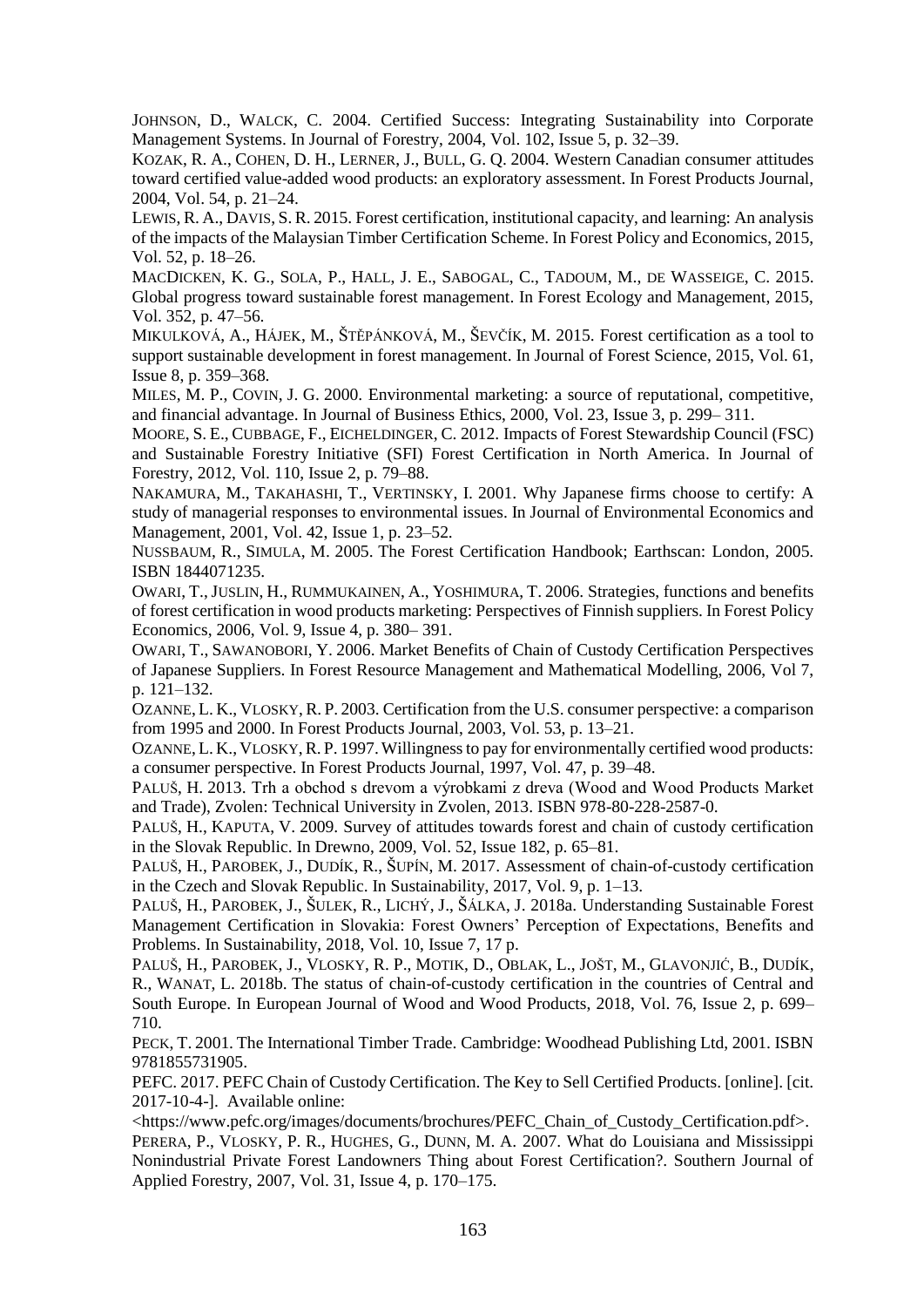PERERA, P., VLOSKY, R. P., DUNN, M. A., HUGHES, G. 2008. U.S. home-center retailer attitudes, perceptions and behaviors regarding forest certification. In Forest Products Journal, 2008, Vol. 58, p. 21–25.

POTKAŃSKI, T., WANAT, L., CHUDOBIECKI, J. 2011. Leadership in time of crisis or crisis of leadership? Implications for regional development. In Intercathedra, 2011, Vol. 27, p. 45–52.

RAMETSTEINER, E., SIMULA, M. 2003. Forest certification - An instrument to promote sustainable forest management? In Journal of Environmental Management, 2003, Vol. 67, Issue 1, p. 87–98.

RICKENBACH, M.; OVERDEVEST, C. 2006. More than Markets: Assessing Forest Stewardship Council (FSC) Certification as a Policy Tool. In Journal of Forestry, 2006, Vol. 104, Issue 3, p. 143– 147.

SIRY,J. P.; CUBBAGE, F. W.; AHMED, M. R. 2005. Sustainable forest management: Global trends and opportunities. Forest Policy and Economics, 2005, Vol. 7, Issue 4, p. 551–561.

ŠÁLKA, J., DOBŠINSKÁ, Z., SARVASOVA, Z., ŠTĚRBOVÁ, M., PALUŠ, H. 2017. Lesnícka politika (Forest Policy); Zvolen: Technical University in Zvolen, 2017. ISBN 978-80-228-3008-9.

TAKAHASHI, T. 2001. Why firms participate in environmental voluntary initiatives: Case studies in Japan and Canada, Vancouver: University of British Columbia, 2001.

TIAN, N., LU, F., JOSHI, O., POUDYAL, N. C. 2018. Segmenting Landowners of Shandong, China Based on Their Attitudes towards Forest Certification. In Forests, 2018, Vol. 9, p. 1–14.

TOLUNAY, A., TÜRKOĞLU, T. 2014. Perspectives and Attitudes of Forest Products Industry Companies on the Chain of Custody Certification: A Case Study from Turkey. In Sustainability, 2014, Vol. 6, p. 857–871.

TRISHKIN, M., LOPATIN, E., KARJALAINEN. T. 2014. Assessment of motivation and attitudes of forest industry companies toward forest certification in northwestern Russia. In Scandinavian Journal of Forest Research, 2014, Vol. 29, p. 283–293.

TUPPURA, A., TOPPINEN, A., PUUMALAINEN, K. 2016. Forest Certification and ISO 14001: Current State and Motivation in Forest Companies. In Business Strategy and the Environment, 2016, Vol. 25, p. 355-368.

VEISTEN,K.2007.Willingness to pay for eco-labelled wood furniture: choice-based conjoint analysis versus open-ended contingent valuation. In Journal of Forest Economics, 2007, Vol. 13, Issue 1, p. 29–48.

VIDAL, N., KOZAK, R., COHEN, D. 2005. Chain of custody certification: an assessment of the North American solid wood sector. In Forest Policy and Economics, 2005, Vol. 7, Issue 3, p. 345–355.

VLOSKY, R. P., OZANNE, L. K. 1998. Environmental certification of wood products: The U.S. manfacturers' perspective. In Forest Products Journal, 1998, Vol. 48, p. 21–26.

VLOSKY, R., GAZO, R., CASSENS, D., PERERA, P. 2009. Changes in value-added wood product manufacturer perceptions about certification in the United States from 2002 to 2008. In Drvna Industrija, 2009, Vol. 60, p. 89–94.

WWF. 2000. The Forest Industry in the 21st Century. Report prepared by the WWF's Forests for Life Campaign. Branksome House, Godalming, Surrey.

YAMAMOTO, Y., TAKEUCHI, K., SHINKUMA, T. 2014. Is there a price premium for certified wood? Empirical evidence from log auction data in Japan. In Forest Policy and Economics, 2014, Vol. 38, p. 168–172.

#### **ACKNOWLEDGEMENTS**

The authors are grateful for the support of the Scientific Grant Agency of the Ministry of Education, Science, Research and Sport of the Slovak Republic, and the Slovak Academy of Sciences, Grant No. 1/0666/19 "Determination of the development of a wood-based bioeconomy", Grant No. 1/0674/19 "Proposal of a model for the eco-innovation integration into the innovation process of companies in Slovakia in order to increase their performance" and the Slovak Research and Development Agency, Grant APVV-14-0869 "Research of the utilization of wood as a renewable raw material in the context of a green economy". This publication was supported by the Operational Programme 'Research and Innovation', the project: LIGNOPRO - Progresívny výskum úžitkových vlastností materiálov a výrobkov na báze dreva (Progressive Research into Utility Properties of Materials and Products Based on Wood), ITMS project code: 313011T720, co-funded by the European Regional Development Fund (ERDF).